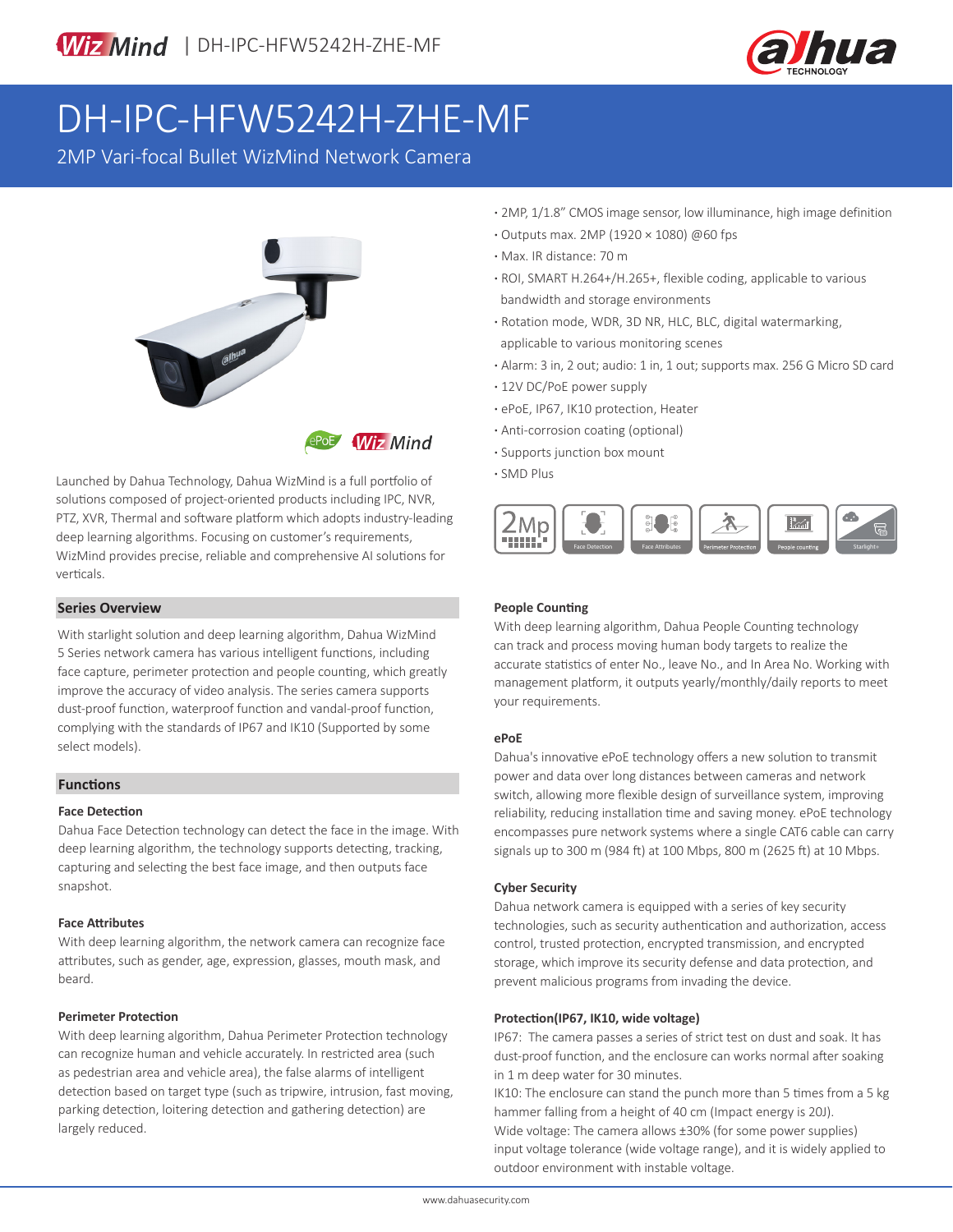# Wiz Mind | DH-IPC-HFW5242H-ZHE-MF

### **Technical Specification**

| Camera                          |      |                                                                                         |                      |                              |                            |
|---------------------------------|------|-----------------------------------------------------------------------------------------|----------------------|------------------------------|----------------------------|
| Image Sensor                    |      | 1/1.8"2Megapixel progressive CMOS                                                       |                      |                              |                            |
| Max. Resolution                 |      | 1920 (H) × 1080 (V)                                                                     |                      |                              |                            |
| <b>ROM</b>                      |      | 128 MB                                                                                  |                      |                              |                            |
| <b>RAM</b>                      |      | 1 GB                                                                                    |                      |                              |                            |
| <b>Scanning System</b>          |      | Progressive                                                                             |                      |                              |                            |
| <b>Electronic Shutter Speed</b> |      | Auto/Manual 1/3 s-1/100,000 s                                                           |                      |                              |                            |
| Min. Illumination               |      | 0.003 Lux@F1.8 (Color, 30IRE)<br>0.0003 Lux@F1.8 (B/W, 30IRE)<br>0 Lux (Illuminator on) |                      |                              |                            |
| S/N Ratio                       |      | >56 dB                                                                                  |                      |                              |                            |
| <b>Illumination Distance</b>    |      | 70 m (229.7 ft) (IR LED)                                                                |                      |                              |                            |
| Illuminator On/Off Control      |      | Auto/Manual                                                                             |                      |                              |                            |
| <b>Illuminator Number</b>       |      | 4 (IR LED)                                                                              |                      |                              |                            |
| Pan/Tilt/Rotation Range         |      | Pan: 0°-360°<br>Tilt: 0°-90°<br>Rotation: 0°-360°                                       |                      |                              |                            |
| Lens                            |      |                                                                                         |                      |                              |                            |
| Lens Type                       |      | Motorized vari-focal                                                                    |                      |                              |                            |
| Mount Type                      |      | $\phi$ 14                                                                               |                      |                              |                            |
| Focal Length                    |      | 2.7 mm-18 mm                                                                            |                      |                              |                            |
| Max. Aperture                   |      | F1.8                                                                                    |                      |                              |                            |
| Field of View                   |      | Horizontal: 107°-33.9°<br>Vertical: 69°-19°<br>Diagonal: 134°-38.8°                     |                      |                              |                            |
| Iris Type                       |      | Auto                                                                                    |                      |                              |                            |
| Close Focus Distance            |      | W/T: 1.2 m (3.9 ft)                                                                     |                      |                              |                            |
| <b>DORI</b><br>Distance         | Lens | Detect                                                                                  | Observe              | Recognize                    | Identify                   |
|                                 | W    | 41.0 m<br>(134.5 ft)                                                                    | 16.0 m<br>(52.5 ft)  | 8.0 m<br>$(26.2 \text{ ft})$ | 4 m<br>$(13.1 \text{ ft})$ |
|                                 | Т    | 130.7 m<br>(428.8 ft)                                                                   | 52.0 m<br>(170.6 ft) | 26.0 m<br>(85.3 ft)          | 13.0 m<br>(42.7 ft)        |
|                                 |      |                                                                                         |                      |                              |                            |

Smart Event

| <b>IVS</b> | Abandoned object; missing object |
|------------|----------------------------------|
| Heat Map   | Yes                              |

### Professional, intelligent

| <b>IVS (Perimeter Protection)</b> | Tripwire; intrusion; fast moving (the three functions<br>support the classification and accurate detection<br>of vehicle and human); loitering detection; people<br>gathering; parking detection                                                                                                                                                                                                                                                                                                       |
|-----------------------------------|--------------------------------------------------------------------------------------------------------------------------------------------------------------------------------------------------------------------------------------------------------------------------------------------------------------------------------------------------------------------------------------------------------------------------------------------------------------------------------------------------------|
| <b>Face Detection</b>             | Face detection; track; optimization; snapshot; report high<br>quality picture; face enhancement; face exposure; face<br>attribute extract, 6 attributes and 8 expressions: Gender,<br>age, glasses, expressions (anger, calm, happiness,<br>sadness, disgust, surprise, confusion and fear), mask,<br>beard; face matting setting: face, single inch photo; three<br>snapshot methods: real-time snapshot, optimization<br>snapshot, quality priority; face angle filter; optimization<br>time setting |

| <b>People Counting</b>                         | Support the counting of enter number, leave number<br>and pass number, and displaying and outputting yearly/<br>monthly/daily reports<br>Support the counting of number in area, and 4 rules<br>configuration. Count number of people or stay time and<br>link alarm<br>Support queue management, and 4 rules configuration.<br>Count number of people or stay time and link alarm                                                                                                                                          |
|------------------------------------------------|-----------------------------------------------------------------------------------------------------------------------------------------------------------------------------------------------------------------------------------------------------------------------------------------------------------------------------------------------------------------------------------------------------------------------------------------------------------------------------------------------------------------------------|
| Intelligent Search                             | Work together with Smart NVR to perform refine<br>intelligent search, event extraction and merging to event<br>videos                                                                                                                                                                                                                                                                                                                                                                                                       |
| Video                                          |                                                                                                                                                                                                                                                                                                                                                                                                                                                                                                                             |
| Video Compression                              | H.265; H.264; H.264H; H.264B; MJPEG (only supported<br>by the sub stream)                                                                                                                                                                                                                                                                                                                                                                                                                                                   |
| <b>Smart Codec</b>                             | Smart H.265+/H.264+                                                                                                                                                                                                                                                                                                                                                                                                                                                                                                         |
| Video Frame Rate                               | Main stream: 1920 × 1080 (1 fps-50/60 fps)<br>Sub stream: D1 (1 fps-50/60 fps)<br>Third stream: 1080p (1 fps-25/30 fps)<br>*The values above are the max. frame rates of each<br>stream; for multiple streams, the values will be subjected<br>to the total encoding capacity.                                                                                                                                                                                                                                              |
| Stream Capability                              | 3 streams                                                                                                                                                                                                                                                                                                                                                                                                                                                                                                                   |
| Resolution                                     | 1080p (1920 × 1080); 1.3M (1280 × 960); 720p (1280<br>× 720); D1 (704 × 576/704 × 480); VGA (640 × 480); CIF<br>$(354 \times 288/354 \times 240)$                                                                                                                                                                                                                                                                                                                                                                           |
| <b>Bit Rate Control</b>                        | CBR/VBR                                                                                                                                                                                                                                                                                                                                                                                                                                                                                                                     |
| Video Bit Rate                                 | H.264: 32 kbps-8192 kbps<br>H.265: 19 kbps-8192 kbps                                                                                                                                                                                                                                                                                                                                                                                                                                                                        |
| Day/Night                                      | Auto (ICR)/Color/B/W                                                                                                                                                                                                                                                                                                                                                                                                                                                                                                        |
| BLC                                            | Yes                                                                                                                                                                                                                                                                                                                                                                                                                                                                                                                         |
| HLC                                            | Yes                                                                                                                                                                                                                                                                                                                                                                                                                                                                                                                         |
| WDR                                            | 140 dB                                                                                                                                                                                                                                                                                                                                                                                                                                                                                                                      |
| White Balance                                  | Auto/natural/street lamp/outdoor/manual/regional<br>custom                                                                                                                                                                                                                                                                                                                                                                                                                                                                  |
| Gain Control                                   | Auto/Manual                                                                                                                                                                                                                                                                                                                                                                                                                                                                                                                 |
| <b>Noise Reduction</b>                         | 3D <sub>NR</sub>                                                                                                                                                                                                                                                                                                                                                                                                                                                                                                            |
| <b>Motion Detection</b>                        | OFF/ON (4 areas, rectangular)                                                                                                                                                                                                                                                                                                                                                                                                                                                                                               |
| Region of Interest (RoI)                       | Yes (4 areas)                                                                                                                                                                                                                                                                                                                                                                                                                                                                                                               |
| <b>Electronic Image</b><br>Stabilization (EIS) | Yes                                                                                                                                                                                                                                                                                                                                                                                                                                                                                                                         |
| <b>Smart Illumination</b>                      | Yes                                                                                                                                                                                                                                                                                                                                                                                                                                                                                                                         |
| Defog                                          | Yes                                                                                                                                                                                                                                                                                                                                                                                                                                                                                                                         |
| Image Rotation                                 | 0°/90°/180°/270°                                                                                                                                                                                                                                                                                                                                                                                                                                                                                                            |
| Mirror                                         | Yes                                                                                                                                                                                                                                                                                                                                                                                                                                                                                                                         |
| <b>Privacy Masking</b>                         | 4 areas                                                                                                                                                                                                                                                                                                                                                                                                                                                                                                                     |
| Audio                                          |                                                                                                                                                                                                                                                                                                                                                                                                                                                                                                                             |
| <b>Audio Compression</b>                       | PCM; G.711a; G.711Mu; G.726; G.723                                                                                                                                                                                                                                                                                                                                                                                                                                                                                          |
| Alarm                                          |                                                                                                                                                                                                                                                                                                                                                                                                                                                                                                                             |
| Alarm Event                                    | No SD card; SD card full; SD card error; network<br>disconnection; IP conflict; illegal access; motion<br>detection; video tampering; defocus detection; scene<br>changing; intrusion; tripwire; abandoned object;<br>missing object; fast moving; parking detection; loitering<br>detection; people gathering; input abnormal detection;<br>intensity change detection; people counting; face<br>detection; voltage detection; people counting in area;<br>stay alarm; people No. exception detection, queue<br>management |